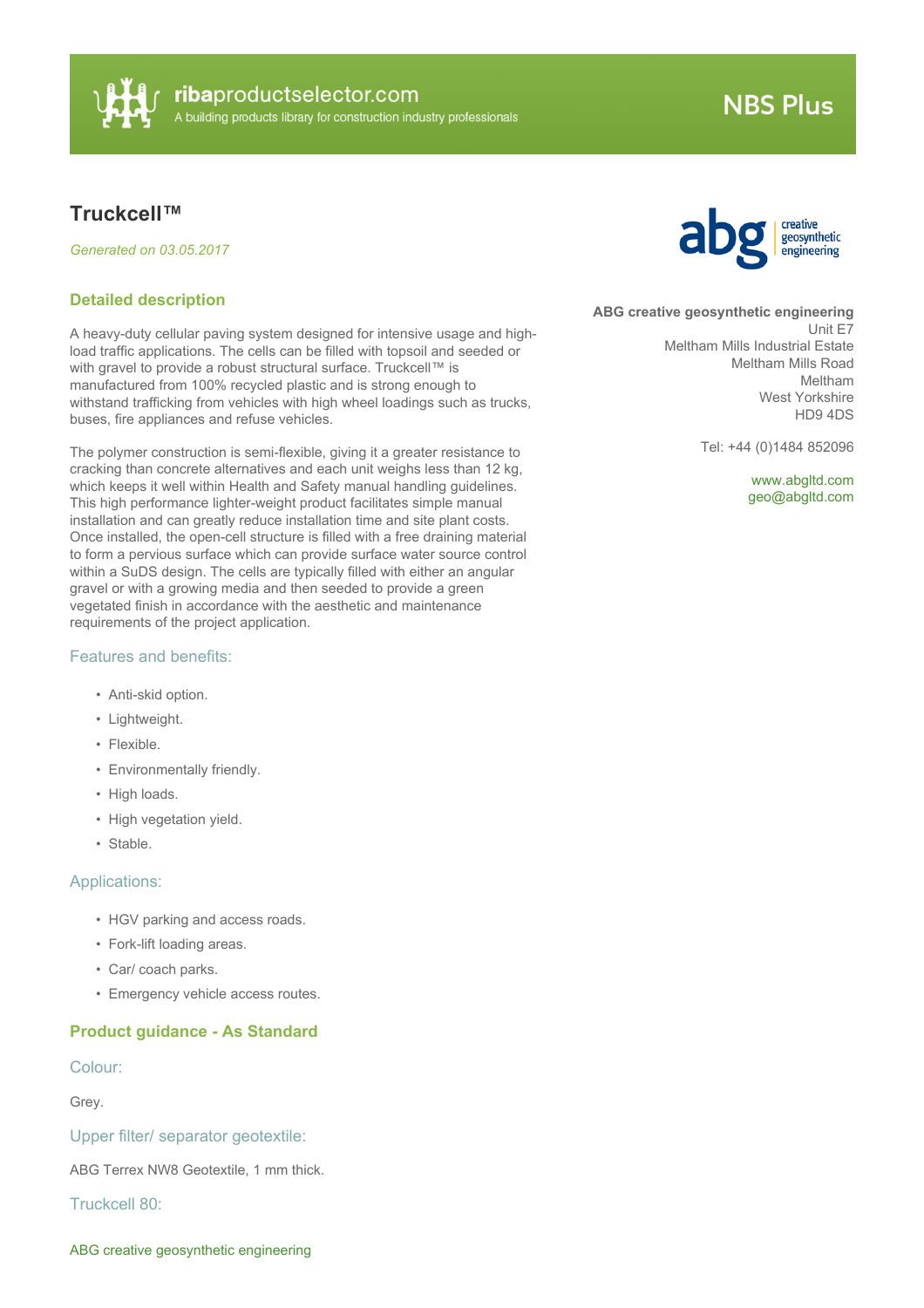

- Paving unit size: 80 x 400 x 600 mm.
- Cell size: 103 x 103 mm.
- Weight: 9 kg/ unit.
- Finish: Standard.
- Connection: Integral tongue and groove.

#### Truckcell 100:

- Paving unit size: 100 x 400 x 600 mm.
- Cell size: 100 x 100 mm.
- Weight: 12 kg/ unit.
- Finish: Anti-skid.
- Connection: Butt jointed.

#### Cell wall:

40 mm thickness.

#### Load bearing capacity:

SLW 60 - Vehicles up to 60 tonnes gross weight.

#### Bedding layer:

- Material: Clean, coarse grit sand.
- Thickness: 20 mm.

#### Cell infill:

- Gravel: 7–10 mm diameter, clean hard, free-draining, angular aggregate or gravel.
- Grass: Good quality, free-draining, friable top-soil with no contaminants or oversized debris. 35–50 g/m² amenity-blend, lowmaintenance seed to specification; pre-seeding fertilizer followed up with appropriate seasonal fertilizer.

#### **Options**

#### Sub-base reinforcement:

Trigrid EX30/30.

Lower filter/ separator Geotextile:

ABG Terrex NW8 Geotextile, 1 mm thick.

Sub-base attenuation:

Geomembrane containment system and geotextile protection.

#### **Product specification**

**Manufacturer**